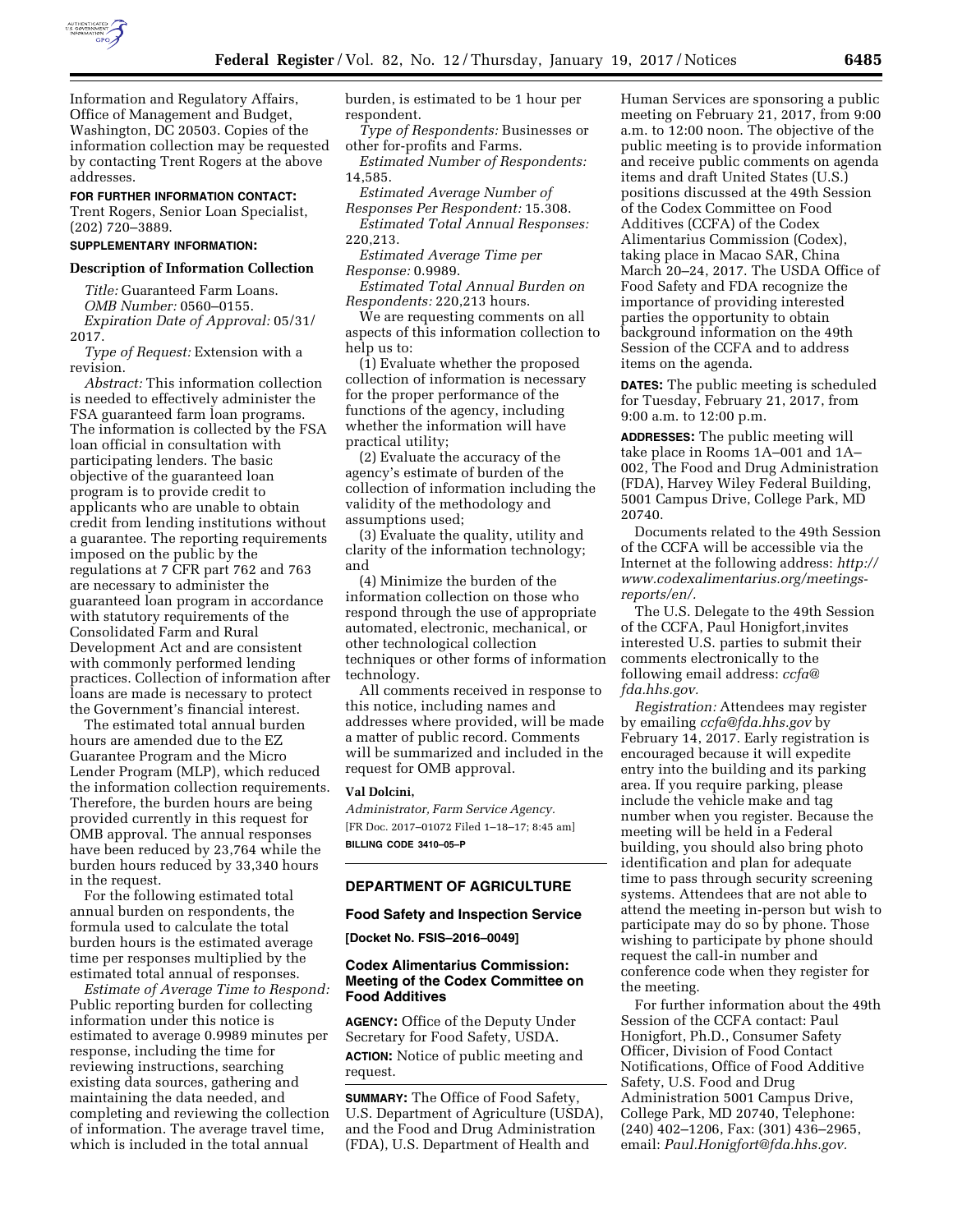#### **FOR FURTHER INFORMATION ABOUT THE PUBLIC MEETING CONTACT:** Daniel E.

Folmer, Ph.D., Review Chemist, Division of Petition Review, Office of Food Additive Safety, CFSAN/FDA HFS–265, 5001 Campus Drive, College Park, MD 20740, Telephone: (240) 402– 1269, Fax: (301) 436–2972, email: *[daniel.folmer@fda.hhs.gov.](mailto:daniel.folmer@fda.hhs.gov)* 

# **SUPPLEMENTARY INFORMATION:**

#### **Background**

Codex was established in 1963 by two United Nations organizations, the Food and Agriculture Organization (FAO) and the World Health Organization (WHO).

Through adoption of food standards, codes of practice, and other guidelines developed by its committees, and by promoting their adoption and implementation by governments, Codex seeks to protect the health of consumers and ensure that fair practices are used in trade.

The CCFA establishes or endorses permitted maximum levels for individual food additives; prepares priority lists of food additives for risk assessment by the Joint FAO/WHO Expert Committee on Food Additives (JECFA); assigns functional classes and International Numbering System (INS) numbers to individual food additives; recommends specifications of identity and purity for food additives for adoption by Codex; considers methods of analysis for the determination of additives in food; and considers and elaborates standards or codes for related subjects such as labeling of food additives when sold as such. The CCFA is hosted by China.

### **Issues To Be Discussed at the Public Meeting**

The following items on the agenda for the 49th Session of the CCFA will be discussed during the public meeting:

- Matters Referred by the Codex Alimentarius Commission and other subsidiary bodies
- Matters of Interest arising from FAO/ WHO and from the 82nd Meeting of the Joint FAO/WHO Expert Committee on Food Additives (JECFA)
- Proposed draft Specifications for Identity and Purity of Food Additives arising from the 82nd JECFA Meeting
- Endorsement and/or Revision of Maximum Levels for Food Additives and Processing Aids in Codex Standards
- Alignment of the food additive provisions of commodity standards: Report of the EWG on Alignment
- General Standard for Food Additives (GSFA): Outstanding provisions from the 48th session of CCFA; provisions

for benzoates in FC 14.1.4; provisions in FC 5.0 and 5.1; provisions associated with Note 22; provisions in FC 01.1, 01.1.1, 01.1.3 and 01.1.4 (Report of the EWG on the GSFA)

- General Standard for Food Additives (GSFA): Use levels for adipic acid (INS 355) in various food categories (replies to CL 2016/9–FA)
- General Standard for Food Additives (GSFA): Proposals for new and/or revision of food additive provisions (replies to CL 2016/8–FA, point 4 (a), 4(b) & 4 (c))
- Discussion paper on the use of food additives in the production of wine
- Proposed draft revision to the International Numbering System (INS) for Food Additives (CAC/GL 36–1989)
- Proposals for additions and changes to the Priority List of Substances proposed for evaluation by JECFA (replies to CL 2016/13–FA)
- Discussion paper on the management of CCFA work
- Other Business and Future Work Each issue listed will be fully described in documents distributed, or to be distributed, by the Codex Secretariat prior to the meeting. Members of the public may access these documents at *[http://www.fao.org/fao](http://www.fao.org/fao-who-codexalimentarius/meetings-reports/detail/en/?meeting=CCFA&session=49)[who-codexalimentarius/meetings](http://www.fao.org/fao-who-codexalimentarius/meetings-reports/detail/en/?meeting=CCFA&session=49)[reports/detail/en/](http://www.fao.org/fao-who-codexalimentarius/meetings-reports/detail/en/?meeting=CCFA&session=49)*

*[?meeting=CCFA&session=49.](http://www.fao.org/fao-who-codexalimentarius/meetings-reports/detail/en/?meeting=CCFA&session=49)* 

# **Public Meeting**

At the February 21, 2017 public meeting, draft U.S. positions on the agenda items will be described and discussed, and attendees will have the opportunity to pose questions and offer comments. Written comments may be offered at the meeting or sent to the U.S. Delegate for the 49th Session of the CCFA, Paul Honigfort, Ph.D. at the following address: *[ccfa@fda.hhs.gov.](mailto:ccfa@fda.hhs.gov)*  Written comments should state that they relate to activities of the 49th Session of the CCFA.

### **Additional Public Notification**

Public awareness of all segments of rulemaking and policy development is important. Consequently, in an effort to ensure that minorities, women, and persons with disabilities are aware of this notice, FSIS will announce it online through the FSIS Web page located at: *[http://www.fsis.usda.gov/wps/portal/](http://www.fsis.usda.gov/wps/portal/fsis/topics/regulations/federal-register/federal-register-notices) [fsis/topics/regulations/federal-register/](http://www.fsis.usda.gov/wps/portal/fsis/topics/regulations/federal-register/federal-register-notices)  [federal-register-notices.](http://www.fsis.usda.gov/wps/portal/fsis/topics/regulations/federal-register/federal-register-notices)* 

FSIS will also make copies of this **Federal Register** publication available through the FSIS Constituent Update, which is used to provide information regarding FSIS policies, procedures, regulations, **Federal Register** notices, FSIS public meetings, and other types of information that could affect or would be of interest to constituents and stakeholders. The Update is communicated via Listserv, a free email subscription service for industry, trade groups, consumer interest groups, health professionals, and other individuals who have asked to be included. The Update is also available on the FSIS Web page. Through the Listserv and Web page, FSIS is able to provide information to a much broader and more diverse audience. In addition, FSIS offers an email subscription service which provides automatic and customized access to selected food safety news and information. This service is available at: *[http://](http://www.fsis.usda.gov/wps/portal/fsis/topics/international-affairs/us-codex-alimentarius/committees-and-task-forces/mailing-list/CT_Index) www.fsis.usda.gov/wps/portal/fsis/ [topics/international-affairs/us-codex](http://www.fsis.usda.gov/wps/portal/fsis/topics/international-affairs/us-codex-alimentarius/committees-and-task-forces/mailing-list/CT_Index)alimentarius/committees-and-taskforces/mailing-list/CT*\_*Index.* 

Options range from recalls to export information to regulations, directives, and notices. Customers can add or delete subscriptions themselves, and have the option to password protect their accounts.

# **USDA Non-Discrimination Statement**

No agency, officer, or employee of the USDA shall, on the grounds of race, color, national origin, religion, sex, gender identity, sexual orientation, disability, age, marital status, family/ parental status, income derived from a public assistance program, or political beliefs, exclude from participation in, deny the benefits of, or subject to discrimination any person in the United States under any program or activity conducted by the USDA.

# **How To File a Complaint of Discrimination**

To file a complaint of discrimination, complete the USDA Program Discrimination Complaint Form, which may be accessed online at *[http://](http://www.ocio.usda.gov/sites/default/files/docs/2012/Complain_combined_6_8_12.pdf) [www.ocio.usda.gov/sites/default/files/](http://www.ocio.usda.gov/sites/default/files/docs/2012/Complain_combined_6_8_12.pdf) [docs/2012/Complain](http://www.ocio.usda.gov/sites/default/files/docs/2012/Complain_combined_6_8_12.pdf)*\_*combined*\_*6*\_*8*\_ *[12.pdf,](http://www.ocio.usda.gov/sites/default/files/docs/2012/Complain_combined_6_8_12.pdf)* or write a letter signed by you or your authorized representative.

Send your completed complaint form or letter to USDA by mail, fax, or email:

*Mail:* U.S. Department of Agriculture, Director, Office of Adjudication, 1400 Independence Avenue SW., Washington, DC 20250–9410.

*Fax:* (202) 690–7442.

*Email: [program.intake@usda.gov.](mailto:program.intake@usda.gov)* 

Persons with disabilities who require alternative means for communication (Braille, large print, audiotape, etc.) should contact USDA's TARGET Center at (202) 720–2600 (voice and TDD).